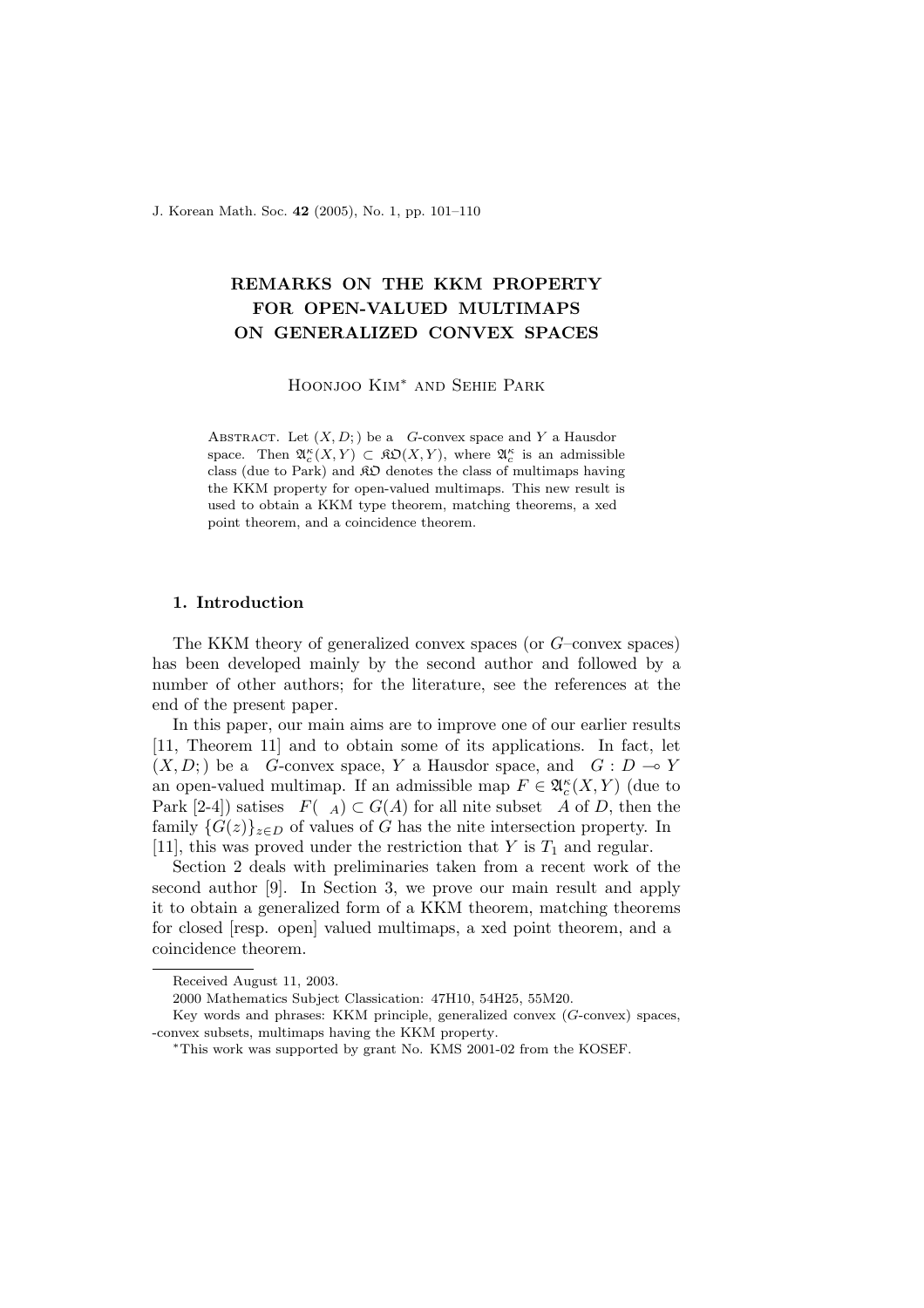## 102 Hoonjoo Kim and Sehie Park

## **2. The KKM theorem for** *G***-convex spaces**

A *multimap* (or simply, a *map*)  $F: X \to Y$  is a function from a set X into the power set of *Y*; that is, a function with the *values*  $F(x) \subset Y$  for  $x \in X$  and the fibers  $F^-(y) := \{x \in X | y \in F(x)\}$  for  $y \in Y$ . For  $A \subset X$ , let  $F(A) := \bigcup \{ F(x) \mid x \in A \}.$  Throughout this paper, we assume that multimaps have nonempty values otherwise explicitly stated or obvious from the context.

For topological spaces X and Y, a multimap  $F: X \to Y$  is said to be *upper semicontinuous* (u.s.c.) [resp. *lower semicontinuous* (l.s.c.)] if for each closed [resp. open] set  $B \subset Y$ ,  $F^{-}(B) := \{x \in X | F(x) \cap B \neq \emptyset\}$ is closed [resp. open] in *X*.

Let  $\langle D \rangle$  denote the set of all nonempty nite subsets of a set *D*.

A *generalized convex space* or a *G*-*convex space* (*X, D*;) consists of a topological space *X*, a nonempty set *D*, and a multimap :  $\langle D \rangle \rightarrow X$ such that for each  $A \in \langle D \rangle$  with its cardinal  $|A| = n + 1$ , there exists a continuous function  $\phi_A: n \to A := (A)$  such that  $J \in \langle A \rangle$  implies  $\phi_A$ ( *J*) ⊂ *J* := ( *J*). In certain cases, we may assume  $\phi_A$ ( *n*) = *A*.

Note that  $n \text{ is an } n\text{-simplex with vertices } v_0, v_1, \ldots, v_n, \text{ and } J$  the face of  $n \text{ corresponding to } J \in \langle A \rangle$ ; that is, if  $A = \{a_0, a_1, \ldots, a_n\}$ and  $J = \{a_{i_0}, a_{i_1}, \dots, a_{i_k}\} \subset A$ , then  $J = \text{co}\{v_{i_0}, v_{i_1}, \dots, v_{i_k}\}.$ 

In case to emphasize  $X \supset D$ ,  $(X, D)$ ; will be denoted by  $(X \supset D)$ .

For a *G*-convex space  $(X \supset D)$ , a subset  $Y \subset X$  is said to be *- convex* if for each *N* ∈  $\langle D \rangle$ , *N* ⊂ *Y* implies  $N \subset Y$ .

Examples of *G*-convex spaces can be found in [5, 6, 8] and references therein.

For a *G*-convex space  $(X, D; )$ , a multimap  $F: D \to X$  is called a *KKM map* if

 $N \subset F(N)$  for each  $N \in \langle D \rangle$ .

The following is a KKM theorem for *G*-convex spaces [5, 6]:

THEOREM 2.1. Let  $(X, D; )$  be a *G*-convex space and  $F: D \to X$ *a map such that*

(1) *F has closed* [*resp. open*] *values*; *and*

(2) *F is a KKM map.*

- *Then*  ${F(z)}_{z \in D}$  *has the nite intersection property. Further, if*
	- (3)  $\bigcap_{z \in M} \overline{F(z)}$  *is compact for some*  $M \in \langle D \rangle$ *,*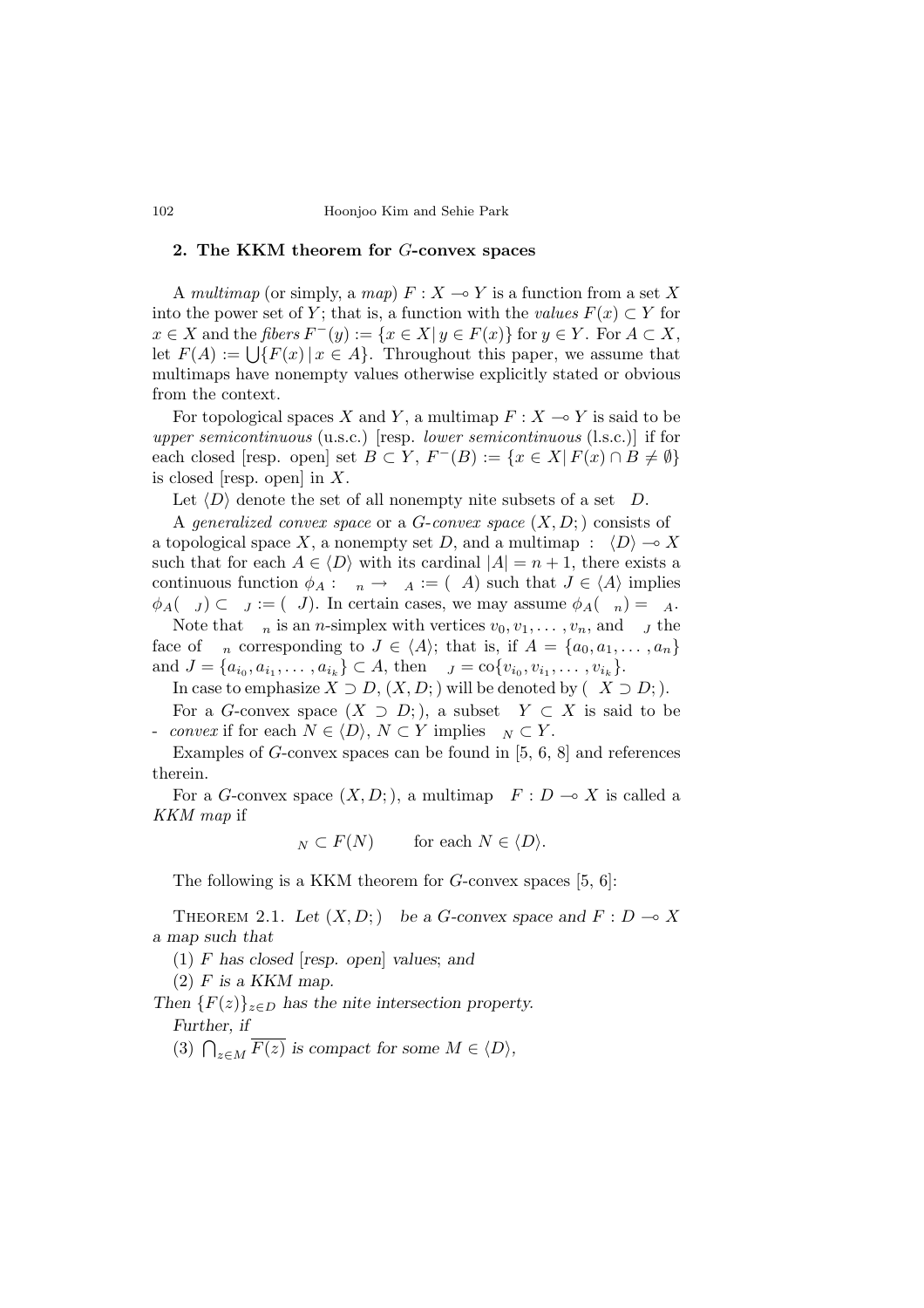*then we have*

$$
\bigcap_{z \in D} \overline{F(z)} \neq \emptyset.
$$

REMARK. There have appeared several variations of Theorem 2.1; see [6, 12].

Let  $(X, D)$ ; be a *G*-convex space and *Y* a topological space. A multimap  $F: X \to Y$  is said to have the KKM property if, for any map  $G: D \longrightarrow Y$  with closed [resp. open] values satisfying

$$
F(\,A) \subset G(A) \qquad \text{for all} \ \ A \in \langle D \rangle,
$$

the family  ${G(z)}_{z \in D}$  has the nite intersection property. We denote

 $\mathfrak{K}(X, Y) := \{ F : X \to Y \mid F \text{ has the KKM property} \}.$ 

Some authors use the notation  $KKM(X,Y)$ . Note that  $1_X \in \mathfrak{K}(X,X)$ by Theorem 2.1. Moreover, if  $F: X \to Y$  is a continuous single-valued map or if  $F: X \to Y$  has a continuous selection, then it is easy to check that  $F \in \mathfrak{K}(X, Y)$ . Note that there are many known selection theorems due to Michael and others.

From now on,  $\mathfrak{RC}$  denote S the class  $\mathfrak K$  for closed-valued maps G, and  $\mathfrak{K} \mathfrak{O}$  for open-valued maps  $G$ .

From Theorem 2.1, we derived the following basic coincidence theorem in [7]:

THEOREM 2.2. Let  $(X, D)$  be a *G*-convex space, *Y* a topological *space,*  $S: D \to Y$ ,  $T: X \to Y$ , and  $F \in \mathfrak{RC}(X, Y)$ *. Suppose that* 

(1) *S has open values*;

(2) *for each*  $y \in F(X)$ *,*  $M \in \langle S^{-}(y) \rangle$  *implies*  $M \subset T^{-}(y)$ *; and* 

(3)  $F(X) \subset S(N)$  for some  $N \in \langle D \rangle$ .

*Then F* and *T* have a coincidence point  $x_* \in X$ ; that is,  $F(x_*) \cap T(x_*) \neq$ *∅.*

Theorem 2.2 is applied in [7] to the Fan–Browder theorem,-spaces, and  $\omega$ -connected spaces.

Similarly, for the class  $\mathfrak{SO}(X,Y)$ , we have the following basic coincidence theorem in [9]:

THEOREM 2.2<sup>'</sup>. Let  $(X, D; )$  be a *G*-convex space, *Y* a topological *space,*  $S: D \to Y$ ,  $T: X \to Y$ , and  $F \in \mathfrak{KO}(X, Y)$ *. Suppose that* 

(1) *S has closed values*;

(2) *for each*  $y \in F(X)$ *,*  $M \in \langle S^-(y) \rangle$  *implies*  $M \subset T^-(y)$ *; and* 

(3)  $Y = S(N)$  for some  $N \in \langle D \rangle$ .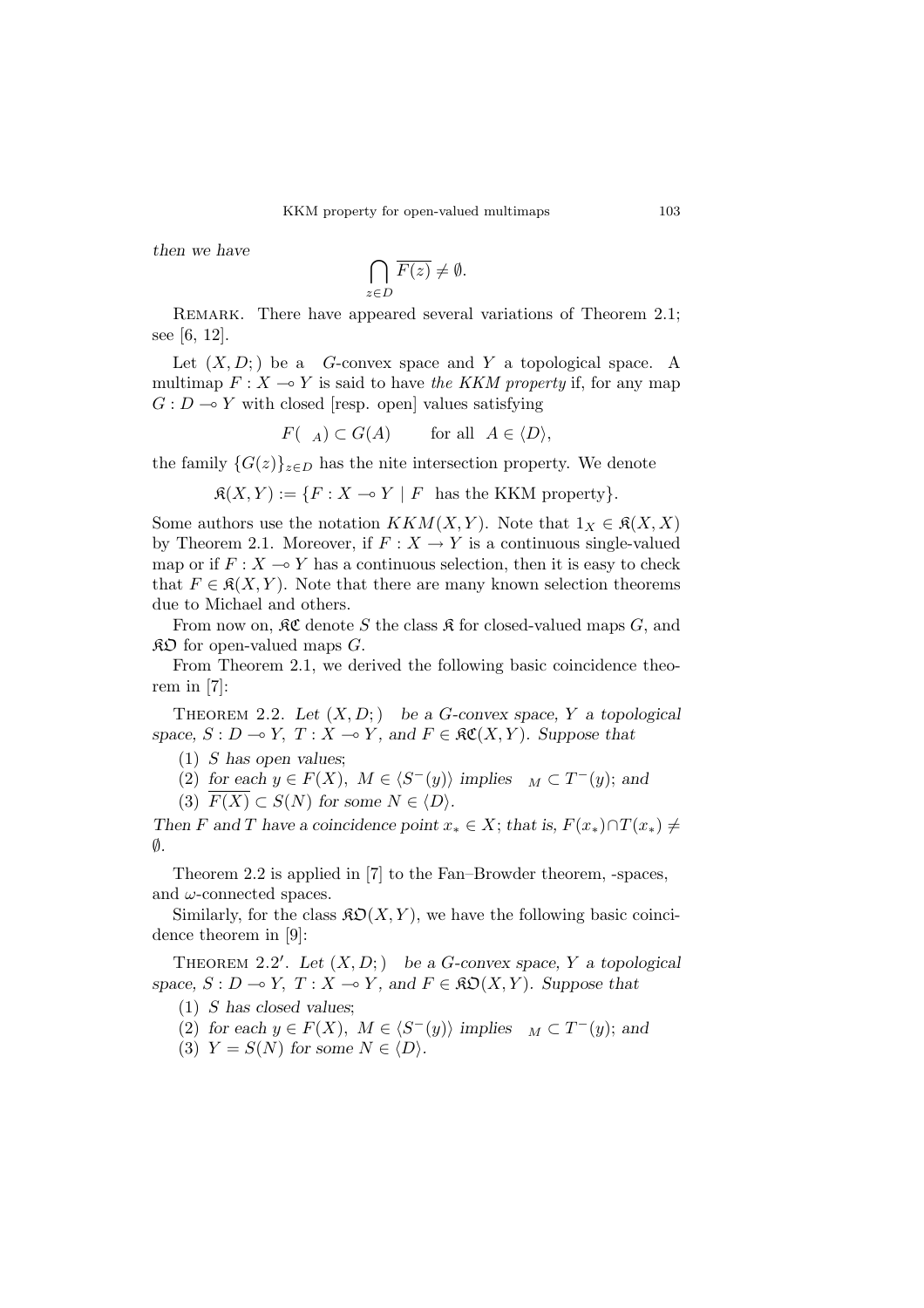*Then F* and *T* have a coincidence point  $x_* \in X$ ; that is,  $F(x_*) \cap T(x_*) \neq$ *∅.*

REMARK. It would be possible to replace the class  $\mathfrak{K}$  in this paper by the so-called *S*-KKM class introduced by some authors. However, we will not do this in the present paper.

By putting  $X = Y$  and  $F = 1_X$  in Theorems 2.2 and 2.2<sup>'</sup>, we have a general form of the Fan–Browder theorem for *G*-convex spaces:

THEOREM 2.3. Let  $(X, D; )$  be a *G*-convex space, and  $S: D \to X$ ,  $T: X \rightarrow X$  *two maps satisfying* 

- (1) *for each*  $z \in D$ ,  $S(z)$  *is open* [*resp. closed*];
- (2) *for each*  $y \in X$ ,  $M \in \langle S^{-}(y) \rangle$  *implies*  $M \subset T^{-}(y)$ ; *and*
- (3)  $X = S(N)$  for some  $N \in \langle D \rangle$ .

*Then T* has a xed point  $x_0 \in X$ ; *that is,*  $x_0 \in T(x_0)$ *.* 

Theorem 2.3 is obtained in [7] and applied to various forms of the Fan–Browder theorem, the Ky Fan intersection theorem, and the Nash equilibrium theorem for *G*-convex spaces.

From Theorem 2.3, we deduced the following in [9]:

THEOREM 2.3'. Let  $(X \supset D)$ ; be a *G*-convex space and  $A: X \to X$ *be a multimap such that*  $A(x)$  *is*  $\sim$ *convex for each*  $x \in X$ *. If there exist*  $z_1, z_2, \ldots, z_n \in D$  and nonempty open [*resp. closed*] *subsets*  $G_i \subset A^-(z_i)$ *for*  $i = 1, 2, \ldots, n$  *such that*  $\overline{X} = \bigcup_{i=1}^{n} G_i$ , *then A has a xed point.* 

A *polytope* is a nite dimensional compact convex subset of a t.v.s. Let *X* and *Y* be topological spaces. An *admissible class*  $\mathfrak{A}_{c}^{\kappa}(X, Y)$  of maps  $T : X \to Y$  is one such that, for each compact subset K of X, there exists a map  $S \in \mathfrak{A}_{c}(K, Y)$  satisfying  $S(x) \subset T(x)$  for all  $x \in K$ ; where  $\mathfrak{A}_c$  is consisting of nite composites of maps in  $\mathfrak{A}$ , and  $\mathfrak{A}$  is a class of maps satisfying the following properties:

- (i)  $\mathfrak A$  contains the class  $\mathbb C$  of (single-valued) continuous functions;
- (ii) each  $F \in \mathfrak{A}_c$  is upper semicontinuous and compact-valued; and
- (iii) for each polytope *P*, each  $F \in \mathfrak{A}_{c}(P, P)$  has a xed point, where the intermediate spaces of composites are suitably chosen for each  $\mathfrak{A}$ .

Examples of  $\mathfrak A$  are continuous functions  $\mathbb C$ , the Kakutani maps  $\mathbb K$ (with convex values and codomains are convex spaces), the Aronszajn maps M (with  $R_\delta$  values), the acyclic maps V (with acyclic values), the Powers maps  $V_c$ , the O'Neil maps  $N$  (continuous with values of one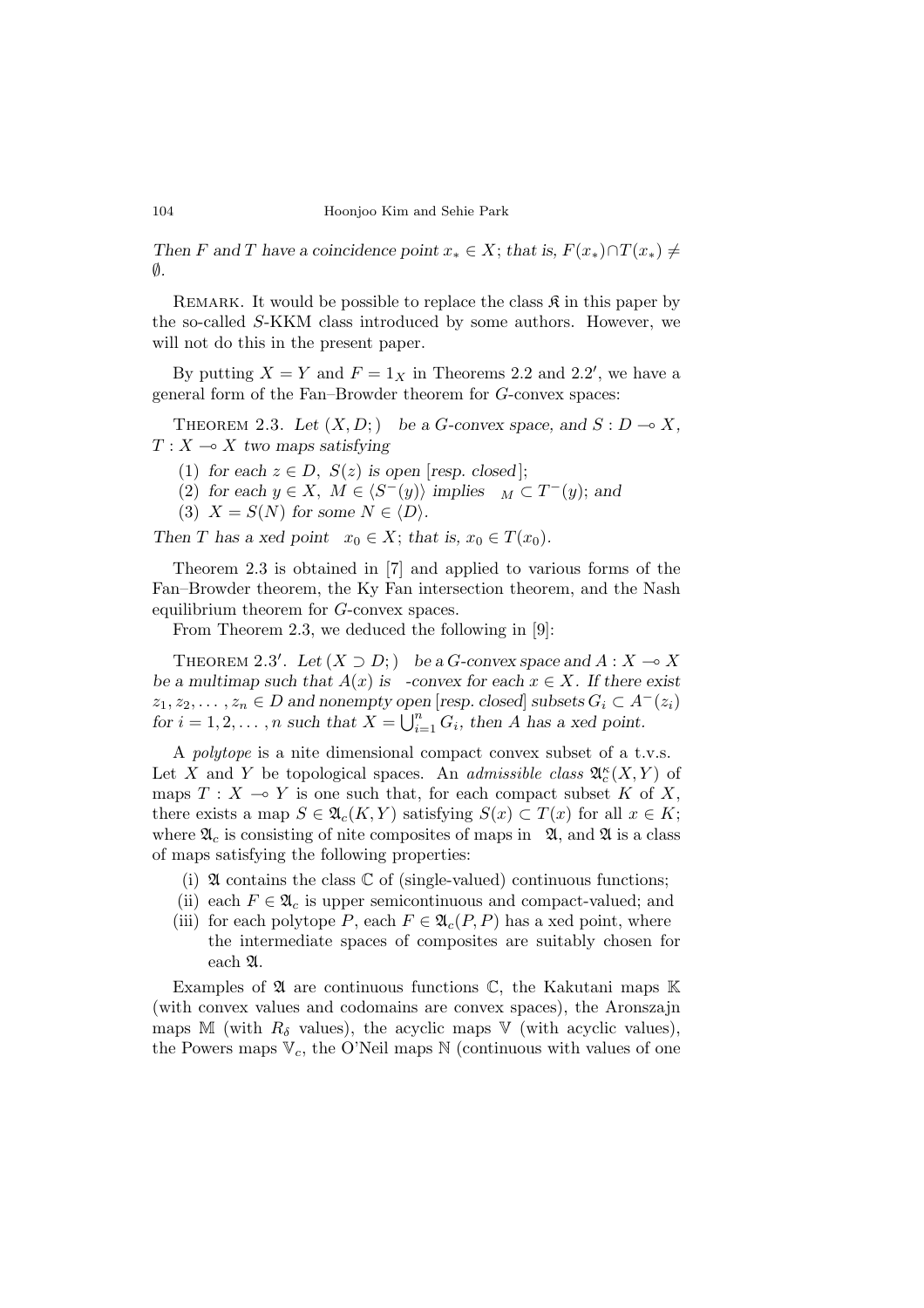or *m* acyclic components, where *m* is xed), the approachable maps  $\mathbb{A}$ (whose domains and codomains are subsets of uniform spaces), admissible maps of Grniewicz,  $\sigma$ -selectional maps of Haddad and Lasry, permissible maps of Dzedzej, and others. Further,  $\mathbb{K}_{c}^{+}$  due to Lassonde,  $\mathbb{V}_{c}^{+}$ due to Park *et al.*, and approximable maps  $\mathbb{A}^{\kappa}$  due to Ben-El-Mechaiekh and Idzik are examples of  $\mathfrak{A}_{c}^{\kappa}$ . For the literature, see [2-4]. Many other careless authors mistook  $\mathfrak A$  for  $\mathcal U$ .

LEMMA 2.4. Let  $(X, D)$  be a *G*-convex space and *Y* a Hausdor *space.* Then  $\mathfrak{A}_{c}^{\kappa}(X, Y) \subset \mathfrak{KC}(X, Y)$ *.* 

This is given as [11, Corollary]. In the same paper, we showed that  $\mathfrak{A}_{c}^{\kappa}(X, Y) \subset \mathfrak{K} \mathfrak{O}(X, Y)$  whenever *Y* is  $T_1$  regular [11, Theorem 11] in view of the following [11, Lemma]:

**LEMMA 2.5.** Let  $(X, D; )$  be a *G*-convex space,  $|D| = n + 1$ , *Y a regular space, and*  $F: X \rightarrow Y$  *a compact-valued u.s.c. map.* If  $G: D \longrightarrow Y$  *is an open-valued map such that* 

(1) for each  $J \in \langle D \rangle$ ,  $F(\overline{J}) \subset G(J)$  [or  $F(\phi_D(\overline{J})) \subset G(J)$ ];

*then there is a closed-valued map*  $H : D \to Y$  *such that*  $H(x) \subset G(x)$ *for all*  $x \in D$ ; *and* 

(2)  $F(\phi_D(-J)) \subset H(J)$  for each  $J \subset D$ ;

*where J* is the face of  $n$  corresponding to *J* and  $\phi_D$ :  $n \to D$  *a continuous map such that*  $\phi_D(-J) \subset J$ .

In [11], it was assumed thoroughly that  $D \subset X$ , which is now redundant in our present denition of  $(X, D)$ .

# **3. Main results**

Now we show that regularity of *Y* in [11, Theorem 11] can be eliminated, or that  $\Re \mathfrak{C}$  can be replaced by  $\Re \mathfrak{D}$  in Lemma 2.4, as follows:

THEOREM 3.1. Let  $(X, D; )$  be a *G*-convex space and *Y* a Hausdor *space.* Then  $\mathfrak{A}_{c}^{\kappa}(X, Y) \subset \mathfrak{K} \mathfrak{O}(X, Y)$ *.* 

*Proof.* Let  $F \in \mathfrak{A}_{c}^{\kappa}(X, Y)$  and  $G : D \to Y$  an open-valued multimap satisfying  $F(\mathbf{A}) \subset G(\mathbf{A})$  for all  $\mathbf{A} \in \langle \mathbf{D} \rangle$ . Let  $\mathbf{A}$  have  $n+1$  elements. Then  $\phi_A(-n) \subset A$ , where  $\phi_A: n \to A$  is a continuous function such that  $J \in \langle A \rangle$  implies  $\phi_A(-J) \subset J$  in the denition of *G*-convex spaces. Since  $\phi_A(-n)$  is compact and  $F \in \mathfrak{A}_c^{\kappa}(X, Y)$ , there exists a map  $F' \in \mathfrak{A}_c(\phi_A(-n), Y)$  such that  $F'(x) \subset F(x)$  for  $x \in \phi_A(-n)$ . Note that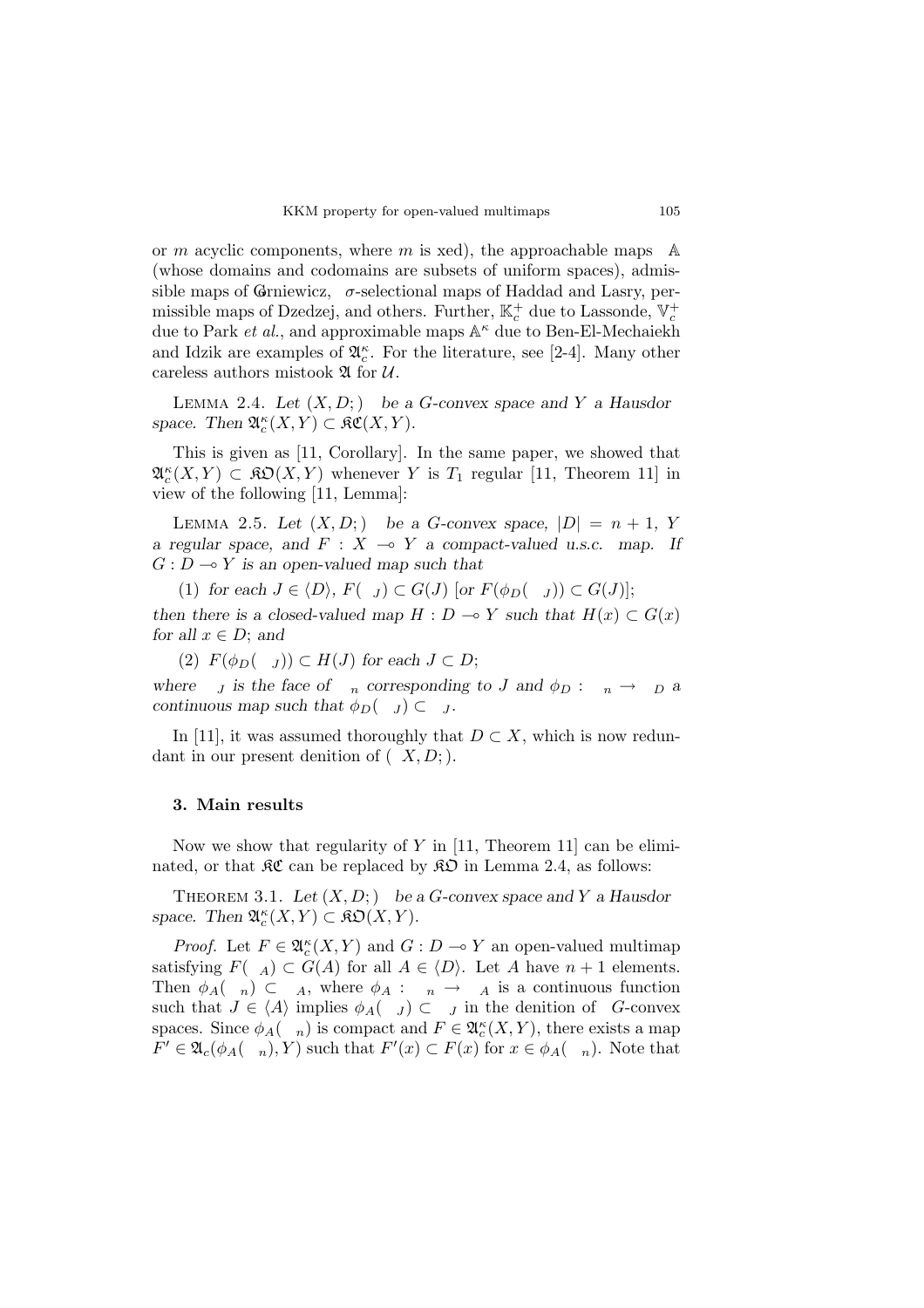*F*<sup> $′$ </sup>( $\phi$ <sup> $A$ </sup>( *n*)) ⊂ *F*( *A*) ⊂ *G*(*A*). Since *F*<sup> $′$ </sup> is u.s.c. and compact-valued,  $F'(\phi_A(-n))$  is Hausdor and compact, hence is normal and regular. Moreover,

$$
F'(\phi_A(-_n)) \subset \bigcup_{a \in A} G(a) \cap F'(\phi_A(-_n)) = G'(A),
$$

where  $G' : A \to F'(\phi_A(-n))$  is dened by  $G'(a) := G(a) \cap F'(\phi_A(-n))$ for all  $a \in A$ . Note that  $G'$  has (relatively) open values such that, for each  $J \in \langle A \rangle$ ,

$$
F'(\phi_A(-J)) \subset F(-J) \subset G(J) \Rightarrow F'(\phi_A(-J)) \subset G'(J).
$$

Dene a map  $\prime : \langle A \rangle \rightarrow \phi_A(\gamma_n)$  by  $\prime'(J) := \phi_A(\gamma_J)$  for each  $J \in \langle A \rangle$ . Then  $(\phi_A(-n), A; ' )$  is a *G*-convex space. Therefore, by Lemma 2.5, there is a closed-valued map  $H : A \to F'(\phi_A(-n))$  such that  $H(a) \subset$  $G'(a)$  for all  $a \in A$  and

$$
F'(\phi_A(-J)) \subset H(J)
$$
 for each  $J \in \langle A \rangle$ .

Note that  $F' \phi_A \in \mathfrak{A}_c(\mathfrak{n}, F'(\phi_A(\mathfrak{n}))) \subset \mathfrak{K} \mathfrak{C}(\mathfrak{n}, F'(\phi_A(\mathfrak{n})))$  and hence, by the denition of the class  $\mathcal{RC}, \{H(a)\}_{a \in A}$  has the nite intersection property. Since

$$
\emptyset \neq \bigcap_{a \in A} H(a) \subset \bigcap_{a \in A} G'(a) = [\bigcap_{a \in A} G(a)] \cap F'(\phi_A(\mathfrak{n})),
$$

we conclude that  $\bigcap_{a \in A} G(a) \neq \emptyset$ . Since  $A \in \langle D \rangle$  is arbitrary,  $\{G(z)\}_{z \in D}$ has the nite intersection property. Therefore, we conclude that  $F \in$  $\mathfrak{RO}(X,Y).$ 

Theorem 3.1 can be restated as follows:

THEOREM 3.2. Let  $(X, D)$  be a *G*-convex space, *Y* a Hausdor *space,*  $F \in \mathfrak{A}_c^{\kappa}(X, Y)$ *, and*  $G : D \to Y$  *such that* 

- (1) *for each*  $x \in D$ ,  $G(x)$  *is open; and*
- (2) *for any*  $N \in \langle D \rangle$ ,  $F(\gamma) \subset G(N)$ .

*Then*  $\{G(x) | x \in D\}$  *has the nite intersection property.* 

Theorem 3.2 improves [11, Theorem 11], where *Y* is assumed to be *T*<sup>1</sup> and regular.

Some of other results in earlier works of the authors mentioned in the end of [11, Theorem 11] can be also improved. For example, a KKM type theorem [10, Theorem 6] can be stated as follows: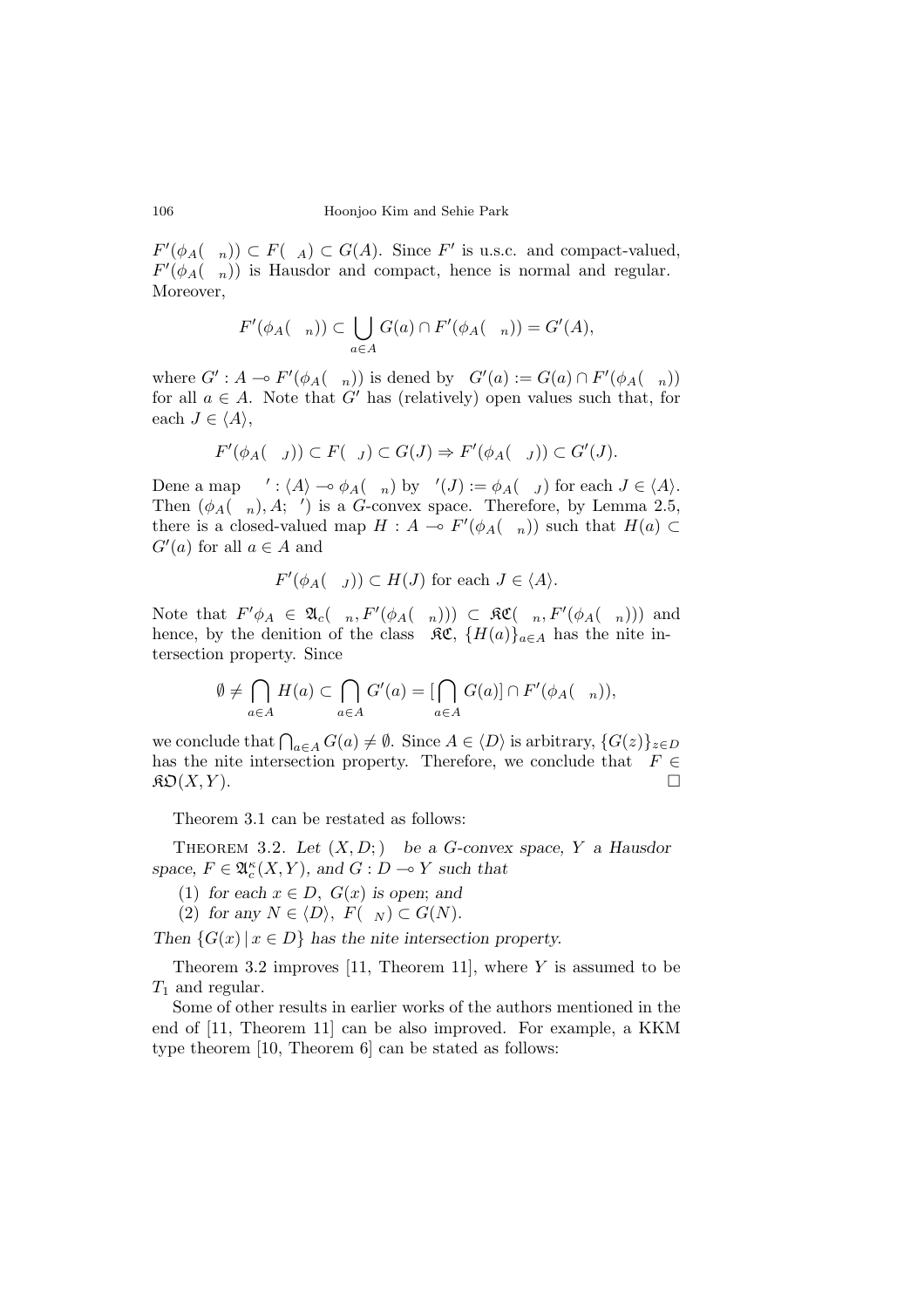THEOREM 3.3. Let  $(X, D; )$  be a *G*-convex space,  $A \in \langle D \rangle$ ,  $Y$  a *topological space,*  $G : A \to Y$  *a map, and*  $F \in \mathfrak{K}O(X, Y)$ *. Suppose that*

- (1) *for each*  $x \in A$ ,  $G(x)$  *is open in*  $Y$ ; *and*
- (2) *for any*  $N \in \langle A \rangle$ ,  $F(\gamma) \subset G(N)$ .

*Then*  $F(\begin{bmatrix} A \end{bmatrix} \cap \bigcap \{G(a) \mid a \in A\} \neq \emptyset$ .

*Proof.* Suppose the conclusion does not hold. Then  $F(A) \subset S(A)$ where  $S(x) = F(\begin{array}{c} A \end{array}) \setminus G(x)$  for  $x \in A$ . Dene a map  $\begin{array}{c} I : A \multimap A$  by  $J'(J) := J \cap A$  for each  $J \in \langle A \rangle$ , then  $(A, A; \setminus A)$  is a *G*-convex space. Then conditions (1) and (3) in Theorem 2.2' are satised for  $((A, A; '),$ *F*(*A*)) instead of  $((X, D;), Y)$ . Let  $H: F(A) \to A$  and  $T: A \to B$ *F*(*A*) be dened by  $H(y) := \bigcup \{ \gamma_M | M \in \langle S^-(y) \rangle \}$  for  $y \in F(-A)$  and  $T(x) := H^{-}(x)$  for  $x \in A$ . Then (2) in Theorem 2.2' is satised, hence *T* and *F* have a coincidence point  $x_0 \in A$ ; that is,  $T(x_0) \cap F(x_0) \neq \emptyset$ . For  $y \in T(x_0) \cap F(x_0)$ , we have  $x_0 \in T^-(y) = \bigcup \{ \begin{array}{l} \prime \\ M \end{array} \mid M \in \langle S^-(y) \rangle \},$ and hence there exists a nite set  $M \subset S^-(y) \subset A$  such that  $x_0 \in \gamma_M$ . Since  $M \in \langle S^{-}(y) \rangle$  implies  $y \in S(x)$  for all  $x \in M$ , we have  $y \in$  $F(x_0) \cap \bigcap \{S(x) \mid x \in M\}$ . Therefore,  $\emptyset \neq F(\gamma_M) \cap \bigcap \{S(x) \mid x \in M\} \subset$ *F*(*M*) ∩  $\bigcap \{S(x) \mid x \in M\}$ ; that is, *F*(*M*)  $\subset \mathcal{L}(M)$ . This contradicts (2). This completes our proof.  $\square$ 

The following is a matching theorem:

THEOREM 3.4. Let  $(X, D)$  be a *G*-convex space, *Y* a topological *space,*  $F \in \mathfrak{RO}(X, Y)$ *, and*  $A \in \langle D \rangle$ *. Let*  $S : A \to Y$  *be a map such that*

- (1) *S has closed values*; *and*
- $(2)$  *S* $(A) = Y$ *.*

*Then there exists a*  $B \in \langle A \rangle$  *such that*  $F(\begin{bmatrix} B \end{bmatrix} \cap \bigcap \{S(b) | b \in B\} \neq \emptyset$ *.* 

*Proof.* Suppose that the conclusion does not hold. Dene a map  $G: A \rightarrow Y$  by  $G(a) := Y \setminus S(a)$  for  $a \in A$ . Then each  $G(a)$  is open and for each  $B \in \langle A \rangle$ ,

$$
F(\underset{B}{B}) \subset \bigcup_{b \in B} Y \backslash S(b) = \bigcup_{b \in B} G(b) = G(B).
$$

Since  $F \in \mathfrak{RO}(X, Y)$ , the family  $\{G(a)\}_{a \in A}$  has the nite intersection property. Therefore  $\bigcap \{G(a) | a \in A\} \neq \emptyset$  and hence  $S(A) \neq Y$ , a contradiction.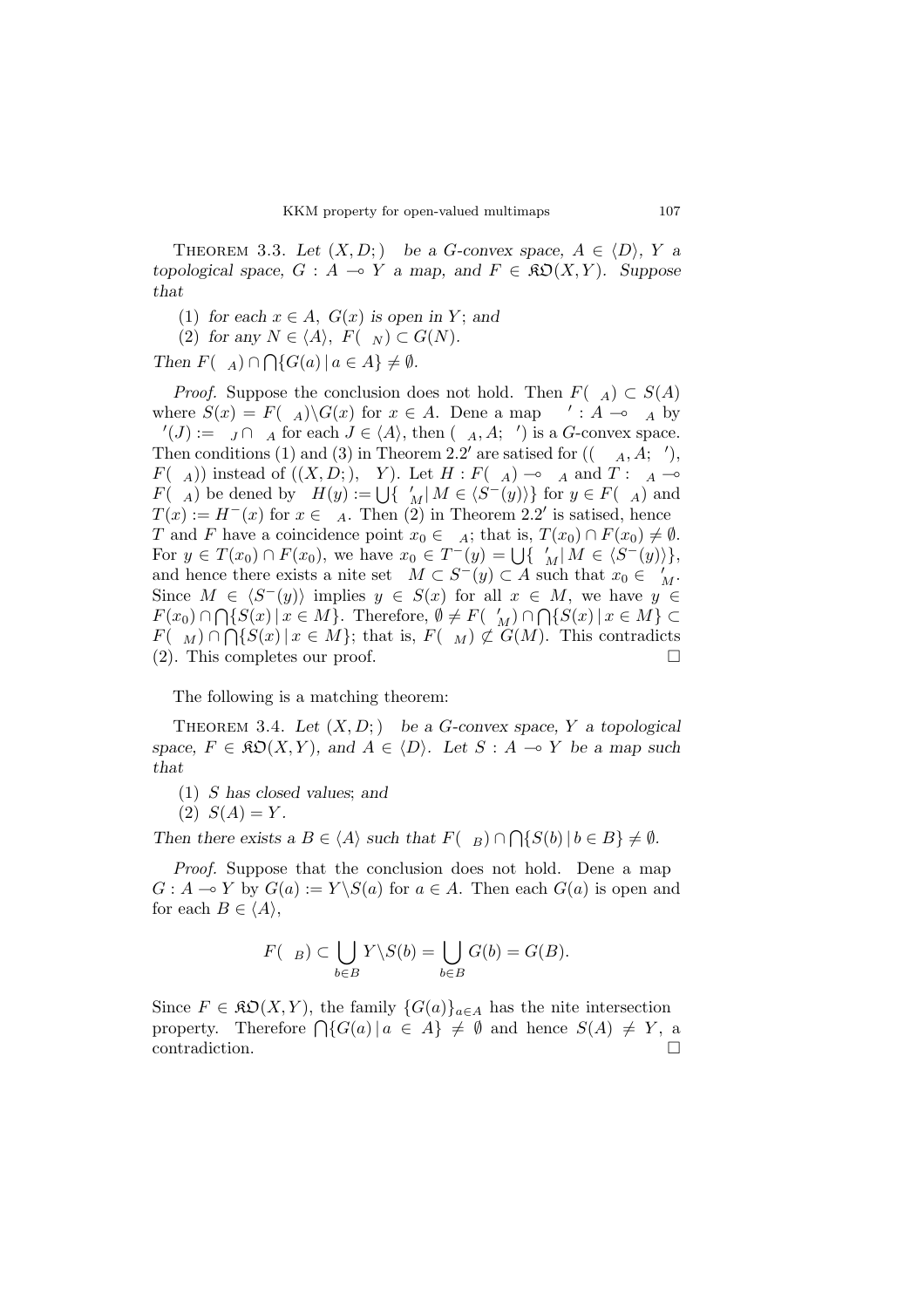REMARK. A particular form of Theorem 3.4 is given by Balaj [1, Lemma 1].

We have another matching theorem:

THEOREM 3.4'. Let  $(X, D)$  be a *G*-convex space, *Y* a topological *space,*  $F \in \mathfrak{RC}(X, Y)$ *, and*  $A \in \langle D \rangle$ *. Let*  $T : A \multimap Y$  *be a map such that*

(1) *T has open values*; *and*

 $(T(2)$   $T(A) = Y$ .

*Then there exists*  $B \in \langle A \rangle$  *such that*  $F(-B) \cap \bigcap \{T(b) | b \in B\} \neq \emptyset$ *.* 

*Proof.* Suppose that the conclusion does not hold. Dene a map  $G: A \rightarrow Y$  by  $G(a) := Y \setminus T(a)$  for  $a \in A$ . Then each  $G(a)$  is closed and, for each  $B \in \langle A \rangle$ ,

$$
F(\mathbf{B}) \subset \bigcup_{b \in B} Y \backslash T(b) = \bigcup_{b \in B} G(b) = G(B).
$$

Since  $F \in \mathfrak{RC}(X, Y)$ , the family  $\{G(a)\}_{a \in A}$  has the nite intersection property. Therefore,  $\bigcap \{G(a) | a \in A\} \neq \emptyset$  and hence  $T(A) \neq Y$ , a contradiction.  $\Box$ 

REMARK. Note that Theorem 3.4' generalizes a result of Balaj [1, Lemma 7,, which is a particular case of Theorem 3.4<sup>*'*</sup> for  $F \in \mathfrak{A}_{c}^{\kappa}(X, Y)$ ,  $X = D = Y$  and  $F = 1_X$ .

The following is a new type of xed point theorems:

THEOREM 3.5. Let  $(X, D)$  be a *G*-convex space, *Y* a topological *space,*  $F \in \mathfrak{RO}(X, Y)$ *, and*  $A \in \langle D \rangle$ *. Let*  $G : A \to Y$  and  $T : Y \to Y$  be *two maps. Suppose that*

- (1)  $F(\begin{bmatrix} B \end{bmatrix}) \subset G(B)$  for each  $B \in \langle A \rangle$ ;
- (2) *for each*  $y \in Y$ ,  $T(y) \supset G(x)$  *for some*  $x \in A$ ; *and*
- (3) for each  $z \in G(A)$ ,  $T^{-}(z)$  is closed.

*Then T has axed point.*

*Proof.* Dene  $S: A \rightarrow Y$  by

$$
S(x) := \{ y \in Y | G(x) \subset T(y) \}
$$
 for  $x \in A$ .

Then

$$
S(x) = \{ y \in Y | y \in T^-(z) \text{ for all } z \in G(x) \} = \bigcap_{z \in G(x)} T^-(z)
$$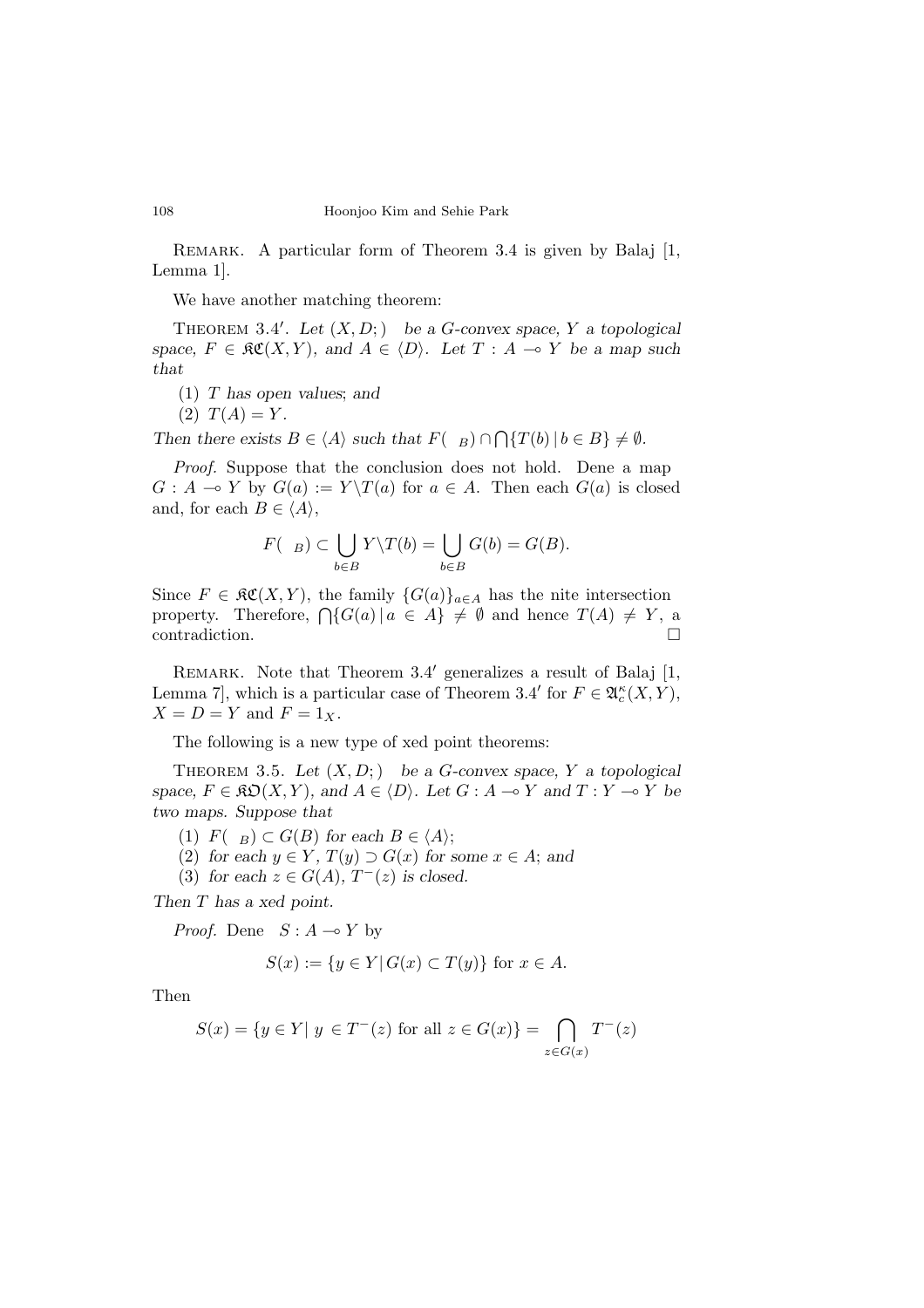and hence each  $S(x)$  is closed by (3). Moreover, for each  $y \in Y$ , there is an  $x \in A$  such that  $G(x) \subset T(y)$  by (2), and hence  $y \in S(x)$ . This shows  $Y = S(A)$ . Therefore, by Theorem 3.4, there exist a  $B \in \langle A \rangle$  and  $a \ y_0 \in Y$  such that  $y_0 \in F(\begin{bmatrix} B \end{bmatrix}) \subset G(B)$  and  $y_0 \in S(b)$  for all  $b \in B$ . This implies *G*(*B*) ⊂ *T*(*y*<sub>0</sub>) and hence *y*<sub>0</sub> ∈ *F*( $B$ ) ⊂ *G*(*B*) ⊂ *T*(*y*<sub>0</sub>). □

Remark. Note that Balaj [1, Theorem 2] is Theorem 3.5 for a *T*<sup>1</sup> regular space *Y* and  $F \in \mathfrak{A}_{c}^{\kappa}(X, Y)$ . From Theorem 3.5, we can also improve [1, Theorems 3, 4, 6 and Corollary 5].

Finally, in this section, we give a simple proof of the following generalization of a coincidence theorem in Balaj [1, Theorem 8]:

THEOREM 3.6. Let  $(X \supset D)$ ; be a *G*-convex space, *Z* a nonempty *set, and*  $F, T: X \rightarrow Z$  *two maps such that* 

- (1) *for each*  $y \in X$ *, the set*  $\{x \in X | F(x) \cap T(y) \neq \emptyset\}$  *is -convex*;
- (2) for each  $z \in F(X)$ ,  $T^{-}(z)$  is open; and
- (3)  $X = \bigcup_{x \in N} \{ y \in X \mid F(x) \cap T(y) \neq \emptyset \}$  for some  $N \in \langle D \rangle$ .

*Then there exists*  $x_0 \in X$  *such that*  $F(x_0) \cap T(x_0) \neq \emptyset$ *.* 

*Proof.* Dene a map  $G: X \rightarrow X$  by

$$
G(y) := \{ x \in X | F(x) \cap T(y) \neq \emptyset \} \text{ for } y \in X.
$$

Then each  $G(y)$  is -convex. On the other hand,

$$
G^{-}(x) = \{y \in X | F(x) \cap T(y) \neq \emptyset\}
$$

$$
= \{y \in X | y \in T^{-}(z) \text{ for some } z \in F(x)\}
$$

$$
= \bigcup_{z \in F(x)} T^{-}(z)
$$

for  $x \in X$ . Then  $G^{-}(x)$  is open as a union of open sets. By (3),  $G^{-}(N) = X$  for some  $N \in \langle D \rangle$ . Therefore, by the Fan-Browder xed point theorem for a *G*-convex spaces (Theorems 2.3 and 2.3*′* ), *G* has a xed point  $x_0 \in X$ ; that is,  $F(x_0) \cap T(x_0) \neq \emptyset$ . □

REMARK. The other results in [1, Theorems 9 and 10] are simple consequences of Theorem 3.6.

We note that our new results may have a large number of particular cases because of the abstract nature of the generalized convex space theory, and the readers could easily nd such cases.